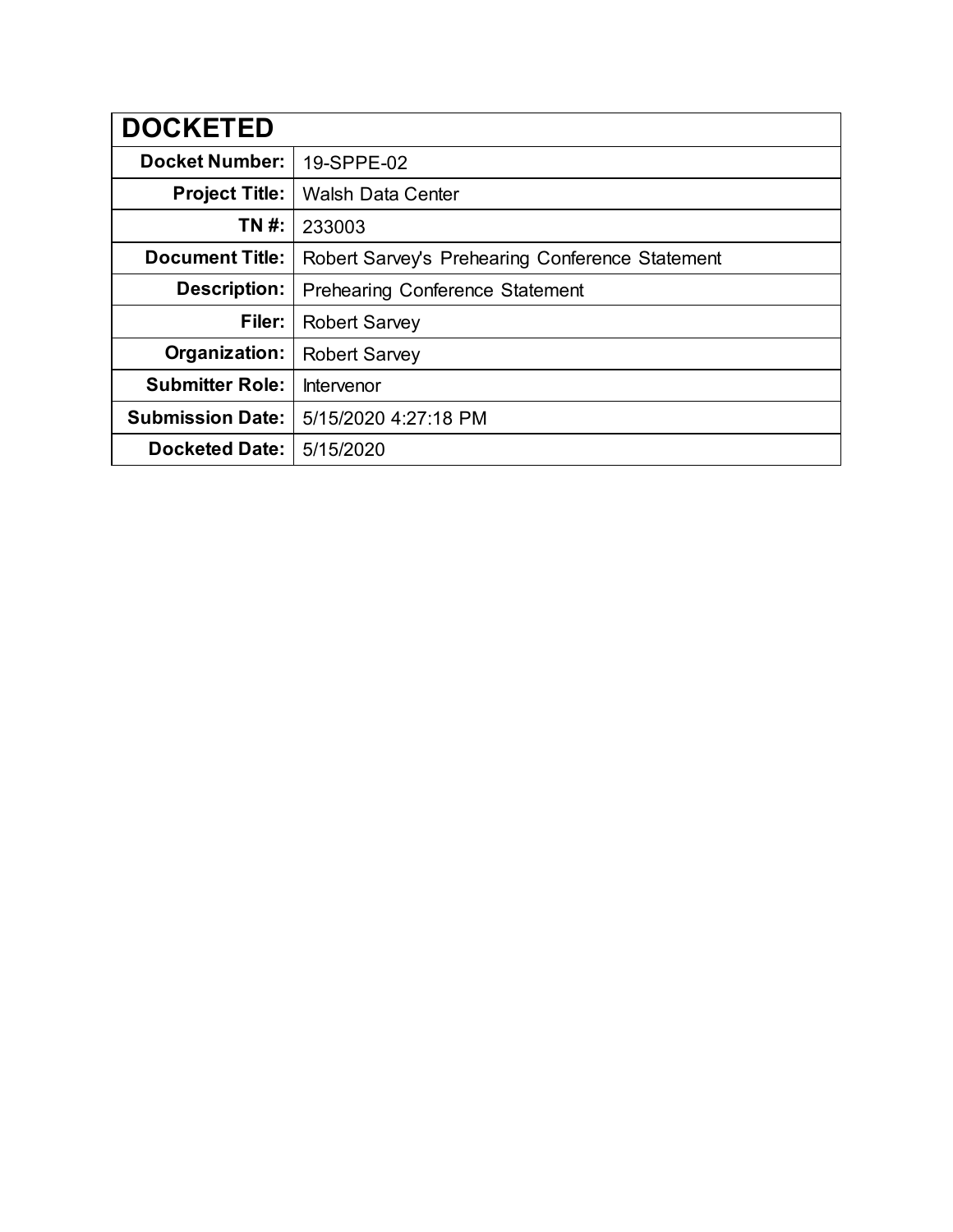## State of California State Energy Resources Conservation and Development Commission

In the matter of:

Walsh Data Center **Docket 19-SPPE-02** 

Robert Sarvey's Prehearing conference statement.

## Introduction

1. The subject areas that are complete and ready to proceed to Evidentiary Hearing.

Due to the coronavirus pandemic the evidentiary hearing should be postponed. While the governor's executive orders allow public meetings, the order is silent on public hearings. Evidentiary hearings are the type of meeting which requires the attendance of the parties. The Commissions web-ex is unreliable and has never made it through a meeting without malfunction

Further the California State Senate is considering Bill 858 which would remove data center backup generators from Energy Commission jurisdiction. Why waste the parties time if the decision is meaningless.

2. The subject areas upon which any party proposes to introduce testimony in writing rather than through oral testimony.

I have already submitted testimony on energy resources, utilities and service system, GHG emissions and air quality and public health.

3. The subject areas that are not complete and not yet ready to proceed to Evidentiary Hearing and the reasons therefor.

All areas are complete.

4. The subject areas that remain disputed and require adjudication, the issues in dispute, and the precise nature of the dispute for each issue.

Air Quality – The IS/MND does not contain an analysis of emergency operation of the project. The purpose of the project is for the backup generators is to supply energy during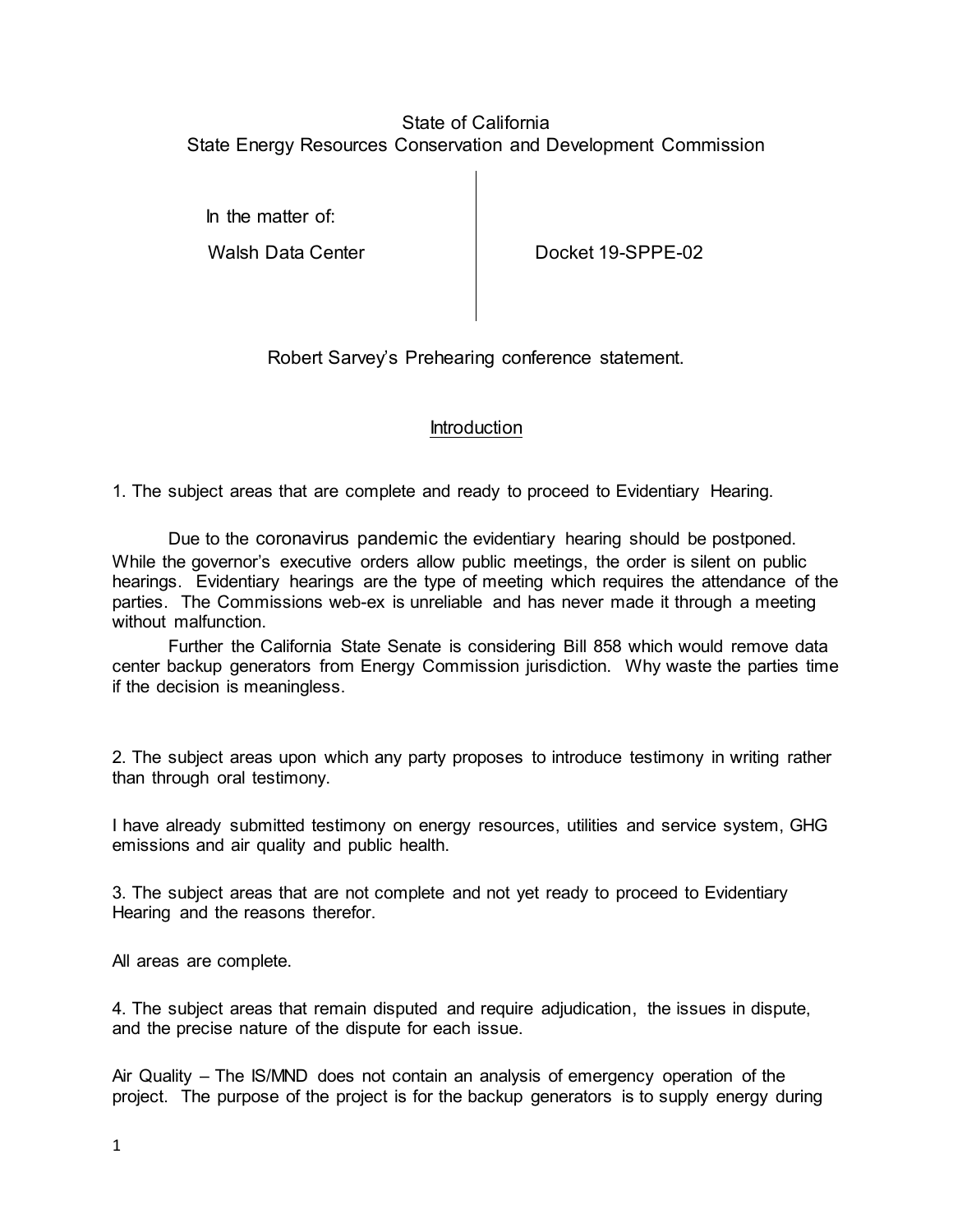an emergency at the data center. Staff relies on historical outages at SVP to determine emergency operations are not foreseeable but there are many reasons for the projects emergency generators to operate. During emergency operation the Federal and State 1 hour NO2 standard could be exceeded. Diesel particulate matter concentrations could reach unhealthy levels but neither staff not applicant has analyzed these impacts. PG&E PSPS events were not considered which is a fatal flaw in the analysis.

GHG Emissions- The projects GHG emissions are a significant individual and cumulative impact. The IS/MND has not demonstrated that the GHG emissions from the project are compliant with local, regional and state plans for reducing GHG emissions.

Utilities and Service Systems – The project will require construction of a new substation and in conjunction with the other 6 data centers the CEC is permitting will create a significant cumulative impact requiring expansion of SVP's system.

Energy Resources- The project will increase reliance on fossil fuels as the data center is an around the clock operation and renewables are intermittent. The IS/MND fails to accurately estimate the projects GHG emissions as it relies on SVP's overall power content and ignores that SVP's non-residential power mix utilizes all of SVP's natural gas resources and all of SVP's unspecified sources of power. The non-residential power mix is identical to the California overall power mix which has a much higher GHG content. The project in conjunction with the other data centers the Commission is approving will require SVP to procure additional resources much of which will be fossil fuel to match the operating profile of the data centers. (Cumulative Impact) The PUE is higher than the other data centers that the commissions is reviewing leading to a waste of energy

5. The identity of each witness the party intends to sponsor at the Evidentiary Hearing, the subject area(s) about which the witness(es) will offer testimony, whether the testimony will be oral or in writing, a brief summary of the testimony to be offered by the witness(es), qualifications of each witness, and the time required to present testimony by each witness.

I will sponsor my own testimony on the topics listed above. The testimony has already been submitted and I will present limited oral testimony on the topics and issues described above.

6. Subject areas upon which the party desires to question the other parties' witness(es), a summary of the scope of the questions (including questions regarding witness qualifications), the issue(s) to which the questions pertain, and the time desired to question each witness. (Note: a party who fails to provide, with specificity, the scope, relevance, and time for questioning other parties' witness(es) risks preclusion from questioning witnesses on that subject area.)

## Air Quality

BAAQMD Representative- I would like to question BAAQMD's witness pertaining to the letter the air district submitted on the IS/MND and whether Staff has modified its testimony to satisfy BAAQMD's comments. 20 minutes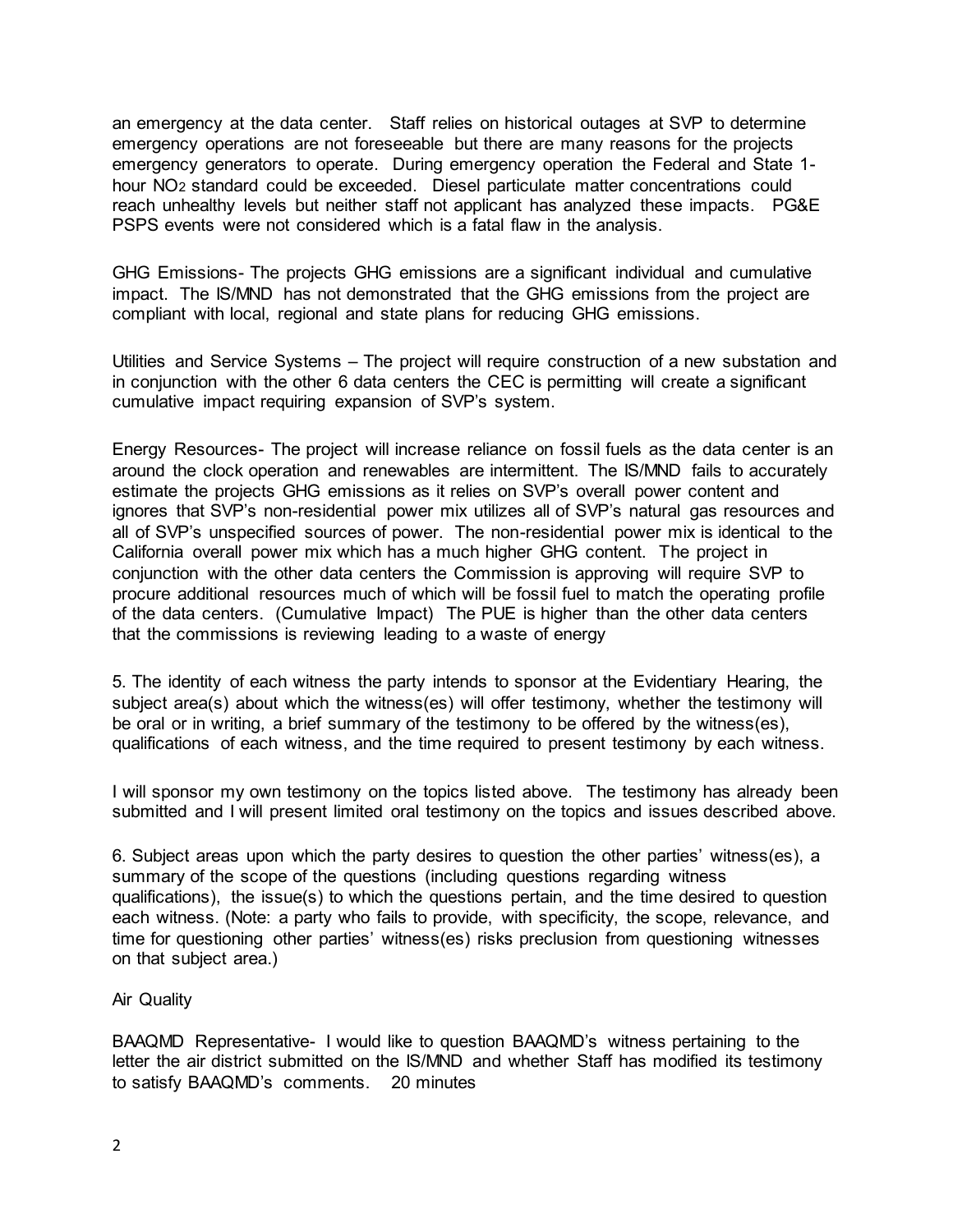Staff Air Quality witnesses- I have questions related to emergency operation of the data center. I would like to discuss the cumulative impacts from this project and the other data centers and industrial facilites near the project. 20 minutes

Applicants witness- I have questions on the inconsistencies in the applicant's air quality and GHG testimony. 10 minutes

## Energy Resources and Utilities and Service Systems

Silicon Valley Witness – I would like to question the SVP witness on the carbon intensity of the non-residential power mix utilized by industrial customers. I would like to question the SVP witness on future power purchases needed to accommodate the buildout of the seven data centers and other projects planned in the SVP service area. I would like to question the SVP witness on additional infrastructure required for this project and the other data centers approved or reviewed by the Commission.

I would reserve the right to question other witnesses on any oral testimony presented at the evidentiary hearing.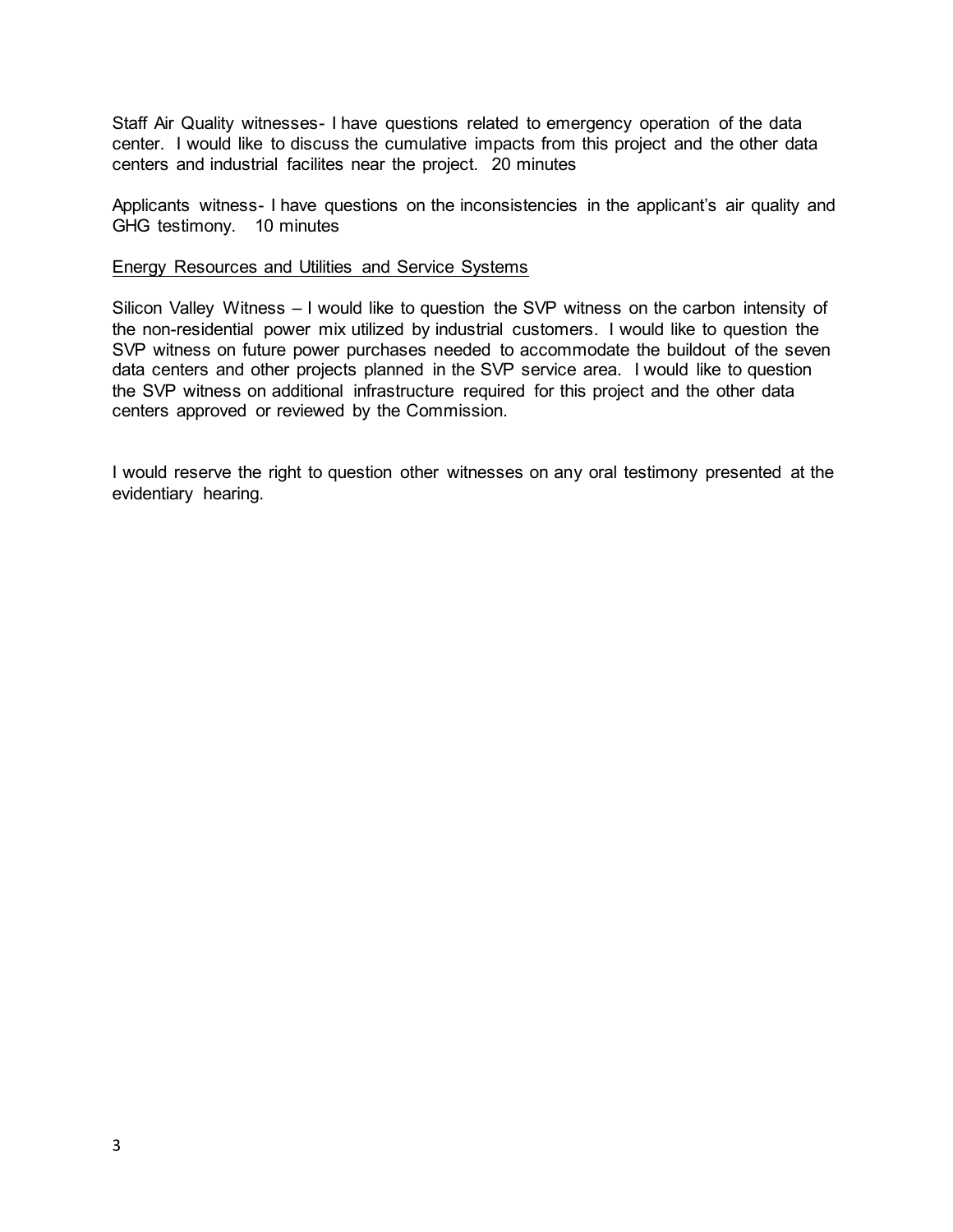7. A list identifying exhibits with transaction numbers that the party intends to offer into evidence during the Evidentiary Hearing and the technical subject areas to which they apply (see below for further details on Exhibit Lists).

| <b>Exhibit Number</b> | TN     | Title                                                       | Subject                          |
|-----------------------|--------|-------------------------------------------------------------|----------------------------------|
| 500                   | 232974 | Intervenor Sarvey<br><b>Opening Testimony</b>               | GHG/Air Quality                  |
| 501                   | 232748 | <b>Energy Resources</b><br>Reply Testimony                  | <b>Energy Resources</b>          |
| 502                   | 232749 | Utilities and Service<br>Service Systems<br>Reply Testimony | Utilities and<br>Service Systems |
| 503                   | 232507 | <b>BAAQMD Comments</b><br>On IS/MND                         | Air Quality                      |
| 504                   | 232956 | SVP IRP CEC<br>Evaluation                                   | Energy<br><b>Resources</b>       |
| 505                   | 232998 | Santa Clara<br>General Plan EIR                             | GHG/ Air Quality                 |
| 506                   | 233000 | Friendstar Outage                                           | Air Quality                      |